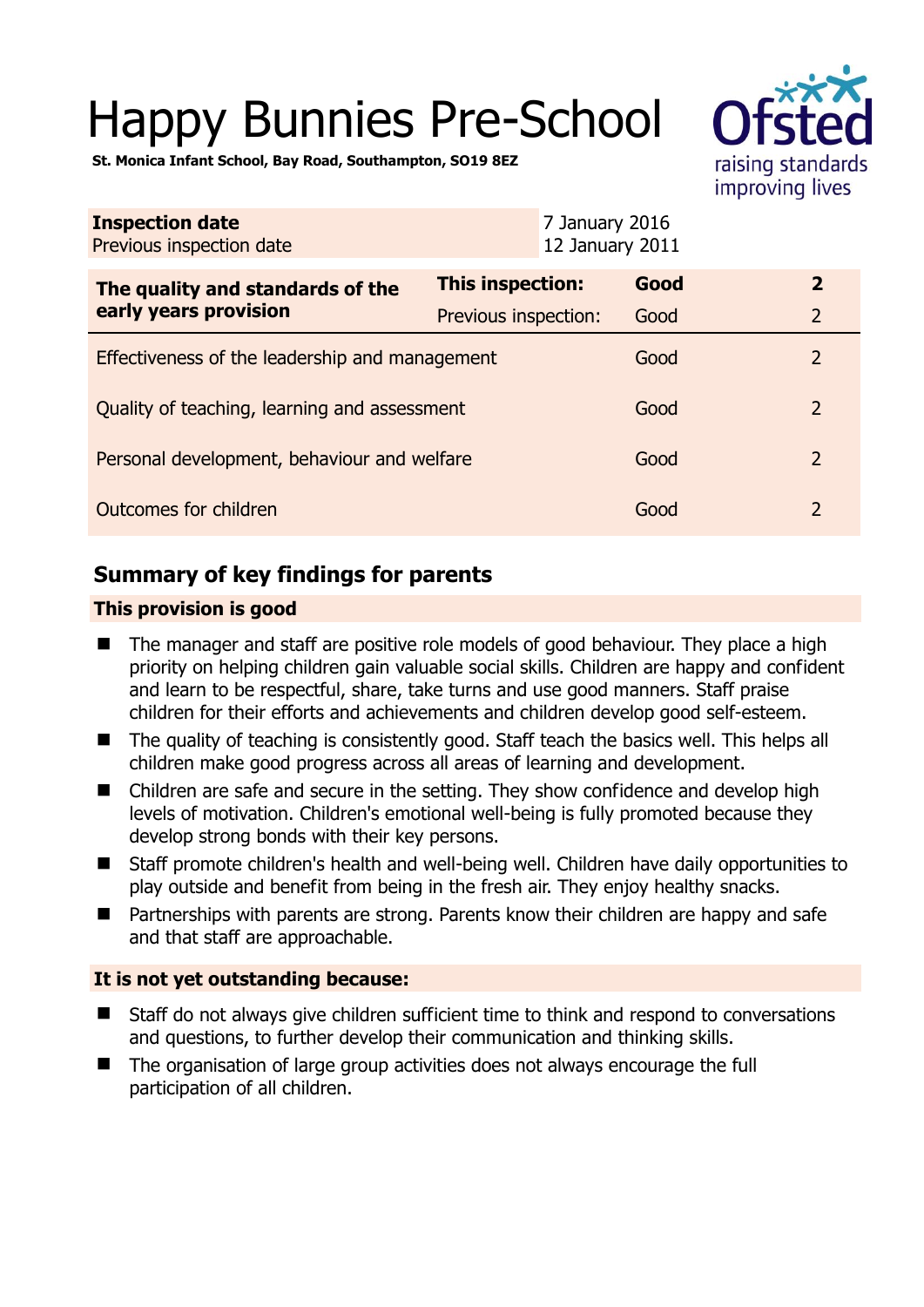# **What the setting needs to do to improve further**

## **To further improve the quality of the early years provision the provider should:**

- $\blacksquare$  strengthen the already good teaching skills further by consistently giving children sufficient time to think and respond when questioning and talking to them
- review the organisation of large group activities to fully encourage the interest and participation of all children.

## **Inspection activities**

- The inspector viewed children playing indoors and outdoors.
- The inspector carried out a joint observation with the manager.
- The inspector held a meeting with the manager and leader and spoke with the chair of the committee.
- The inspector spoke to parents, staff and children at appropriate times of the day.
- The inspector sampled a range of documentation, including a sample of policies and procedures, accident and medication records and children's records.

## **Inspector**

Susan Wilson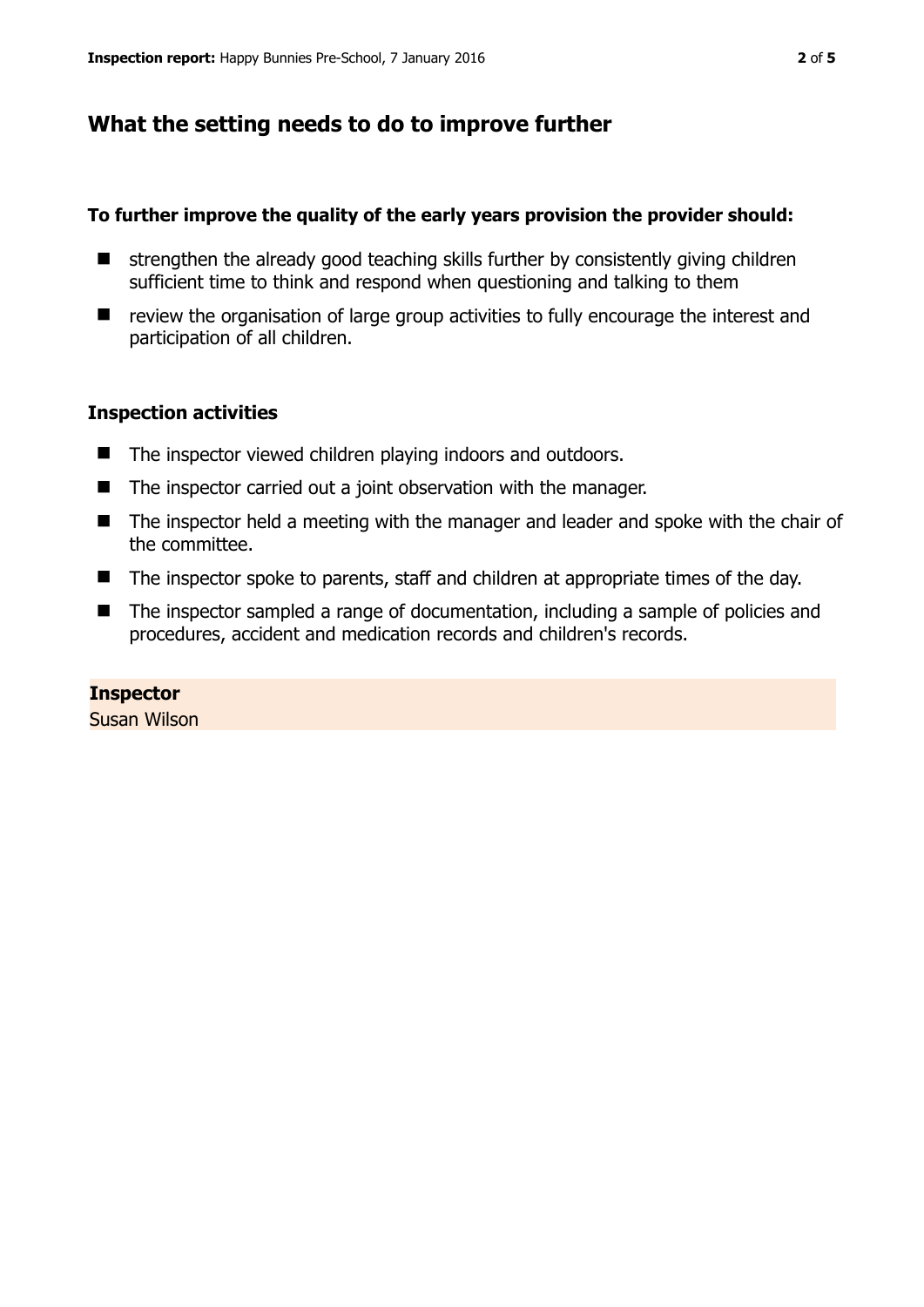# **Inspection findings**

## **Effectiveness of the leadership and management is good**

Safeguarding is effective. The manager and staff are fully aware of their role and responsibility to protect children in their care and keep them safe. Effective recruitment and induction procedures ensure staff's continued suitability. The manager is fully committed to providing children with the best care and learning experiences, and monitors their progress well. She is a positive role model and leads an experienced team that is dedicated to driving improvement. Staff have regular meetings with the manager to assess their practice and identify further training opportunities. This helps children to benefit from a consistently good quality of teaching and positively affects their learning.

## **Quality of teaching, learning and assessment is good**

The quality of teaching is good. Children have a positive attitude and are motivated in their learning. Staff engage well with parents from the outset. They find out what children know and can do and use this information to tailor learning experiences for them. Staff observe and accurately assess children's progress. They take account of children's individual learning styles and use their assessments to plan activities to help them progress. Children are confident and play cooperatively. They listen to instructions during activities and have plentiful opportunities to practise their early writing skills. Staff are very well deployed to different activities. They join in children's play and follow their suggestions and ideas as they explore and learn together. Staff use a range of teaching to promote children's mathematical skills. For example, they encourage children to count during routine play and introduce language such as 'bigger' and 'smaller'. Staff are on hand to skilfully support and extend children's learning and development as they play.

### **Personal development, behaviour and welfare are good**

The key-person system is effective. Staff know their children very well and children feel safe and secure. Staff communicate consistently with parents to ensure children's needs are met effectively. Children are very independent. Staff encourage them to carry out tasks for themselves and teach them about healthy lifestyles. For example, children pour their own drinks and help themselves to the healthy snacks. They have regular opportunities to be active outdoors. Staff consistently use encouragement and praise, and children behave well. Staff teach children to respect each other's similarities and differences and they develop positive attitudes towards others.

### **Outcomes for children are good**

Children enjoy their time spent at the pre-school. Staff provide a welcoming and stimulating environment that interests and excites children. This helps children to acquire key skills and prepares them well for their move on to school.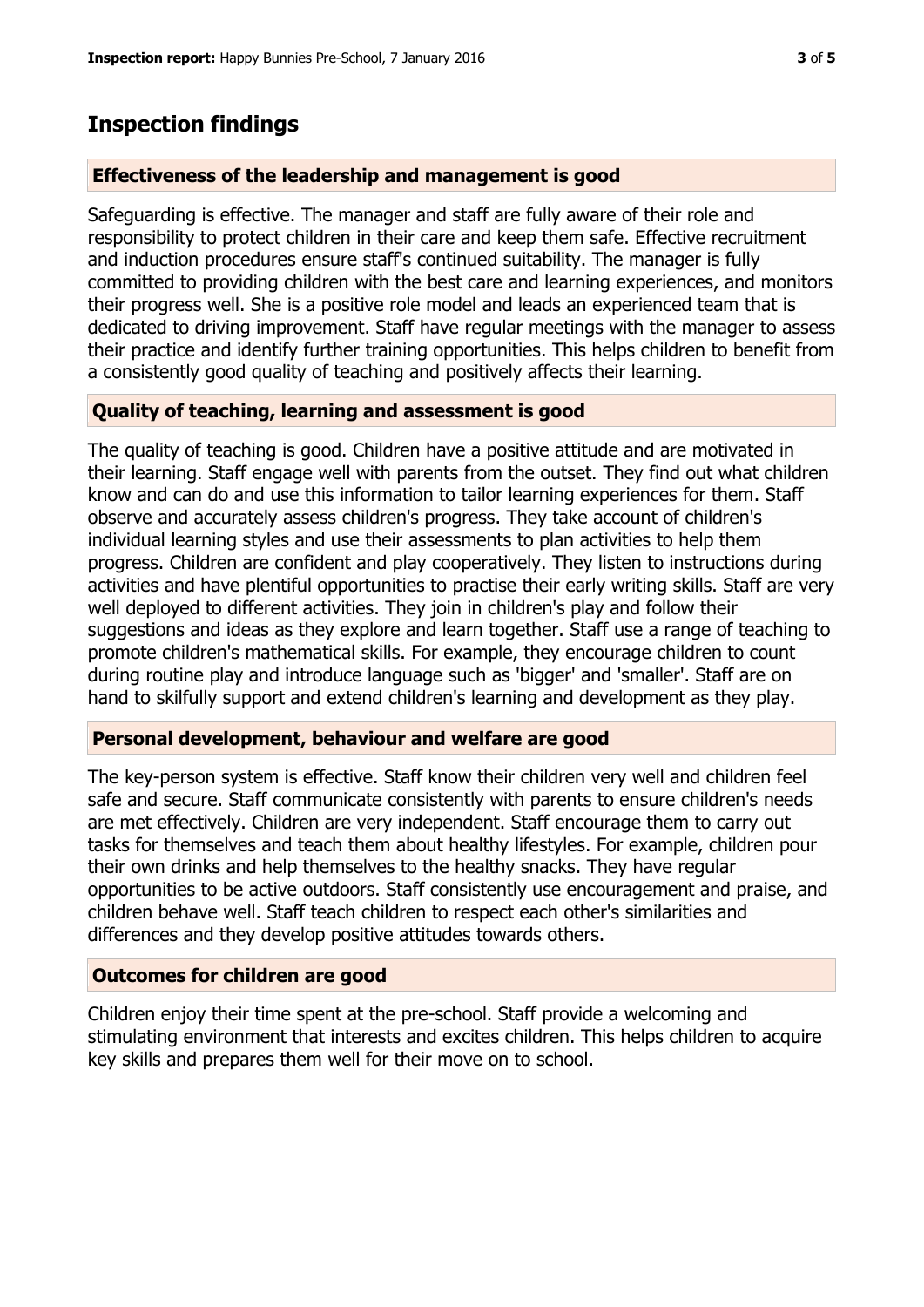# **Setting details**

| Unique reference number       | EY413974                                                                             |  |
|-------------------------------|--------------------------------------------------------------------------------------|--|
| <b>Local authority</b>        | Southampton                                                                          |  |
| <b>Inspection number</b>      | 832125                                                                               |  |
| <b>Type of provision</b>      | Sessional provision                                                                  |  |
| Day care type                 | Childcare - Non-Domestic                                                             |  |
| <b>Registers</b>              | Early Years Register, Compulsory Childcare<br>Register, Voluntary Childcare Register |  |
| <b>Age range of children</b>  | $2 - 4$                                                                              |  |
| <b>Total number of places</b> | 24                                                                                   |  |
| Number of children on roll    | 48                                                                                   |  |
| <b>Name of provider</b>       | Happy Bunnies Pre-School (Southampton)                                               |  |
| Date of previous inspection   | 12 January 2011                                                                      |  |
| <b>Telephone number</b>       | 02380 443404                                                                         |  |

Happy Bunnies Pre-school is a committee run group. It opened in 2008 and moved to the present premises in 2010. It operates from a room in St Monica's Infant School in the Sholing area of Southampton. The setting is open each weekday from 9am to 3pm during school term times. The pre-school receives funding for early education for children aged two, three and four years. The pre-school employs eight members of staff, all of whom hold qualifications in childcare at level 2, 3 or 5.

This inspection was carried out by Ofsted under sections 49 and 50 of the Childcare Act 2006 on the quality and standards of provision that is registered on the Early Years Register. The registered person must ensure that this provision complies with the statutory framework for children's learning, development and care, known as the Early Years Foundation Stage.

Any complaints about the inspection or the report should be made following the procedures set out in the guidance 'Complaints procedure: raising concerns and making complaints about Ofsted', which is available from Ofsted's website: www.gov.uk/government/organisations/ofsted. If you would like Ofsted to send you a copy of the guidance, please telephone 0300 123 4234, or email enquiries@ofsted.gov.uk.